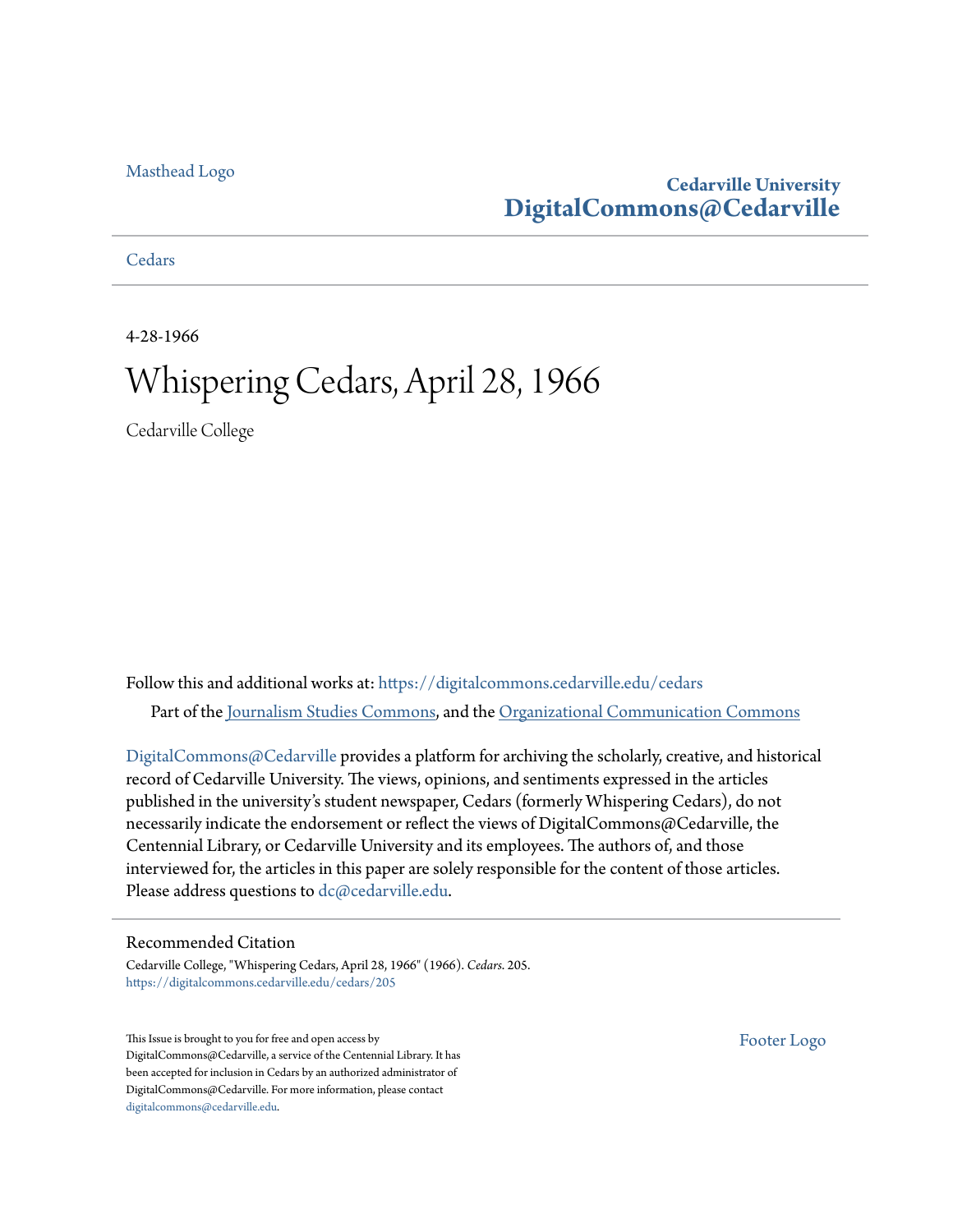

Whispering

VOL. 1, NO. 9 CEDARVILLE COLLEGE, CEDARVILLE, OHIO April 28, 1966

## Free Ins. Offered Philosophy of

The Red Cross Bloodmobile<br>will be in Cedarville today, will be in Cedarville today, Discipline Comm. the annual group donation in this area. All students who pos-Committee has been set up to sibly can are being urged to study the discipline at Cedargive to the drive.

All present full-time faculty plan to return to Cedarville this fall according to the office of the academic dean. Miss June Kearney, Assistant Professor of Physical Education, will be on doctoral leave at Ohio State, but may assume some duties on campus on a part-<br>time basis.

Cedars

Additional faculty are being sought this fall in philosophy and mathematics. Other additional faculty will possibly be needed for fall, 1967 in chemistry, Christian education, Bible, Spanish, and women's physical education



The Philosophy of Discipline ville.

Members of the committee

The second benefit to Ce- tee will be to compare existing The next step of the commit-

## Want To Be An Editor?

See page 3 for details



drive on campus, has pointed are: Richard T. McIntosh, an out that there are two major ex-officio member; Stanley benefits to Cedarville College Ballard and Miss Jean Fisher, young people participating in both elected by the faculty; the program. First, there is the and Dave Gordon and Gary agreement by the Red Cross to Harris, elected by the student supply needed blood to any council. Ron Grosh, coordinator of the member of the immediate Dean Ballard stated, "The **Fig. 2016** family who might need it aim of the committee is to throughout the ensuing year formulate <sup>a</sup>more precise free of charge. This blo'od often <sup>p</sup>hilosophy of discipline than must cost as much as \$25 <sup>a</sup> one presently obtains at the pint, and operations or emer-college." The committee is in gencies frequently use 15 to 20 the process of putting some of <sup>p</sup>ints. Monetarily alone, giving the thoughts of the philosophy blood is an extremely practical on paper. move to make.

> Missionaries Pitman, Henry, FWM advisor Mr. Mc-Donald, Fusco, Large and De Vries, the speakers at the Seventh Annual Missionary Conference.

darville students is one associ-rules to see if they are justiated with our Christian testi-fied by the adopted philosophy. m'ony and endeavors. A good The committee has no power record of blood-giving, when to change the rules. Its pur-J)ublished, can add to our testi-pose in being set up was admony the element of practical visory only. interest and concern about the welfare of our fellow men to group, students and faculty whom we are witnessing that we members were allowed to voice profess to maintain.

from Ron, from posters on 15 different Bible schools, students office.

Permission slips for those rules of CC. The committee under age 21 can be obtained also obtained handbooks from campus, and from the dean of Bible c'olleges, and Christian At the first meetings of the rriticism of the discipline and schools.

> completed his second Cedarville The week-long conference held the faculty in the division of visit Wednesday, April 6. in conjunction with several education and psychology.

Dr. Milner, chairman of the Board of Trustees, broke ground Saturday, April 2, for the new library. Construction for both the library and dormitory is now under way. See page 7.

## North Central Consultant On Campus

Dr. George Arbaugh, dean at held Saturday night the film forward as Mr. Brad Moore At the "missionary rally"

Augustana College, recently "The Harvester" was shown.

Dr. Arbaugh in a consulting area churches closed Sunday and advisory role works with evening.

college personnel by suggesting procedural changes and improvements which will lead Mid - Missions. The speakers toward ultimate membership were: William Large, Peru; in a regional accrediting organization. Three mission boards were represented: ABWE, EBM and William Fusco, Italy; Mel Pittman, Niger Republic; Ed-

## Seventh Annual Missionary Conf.

The student body was challenged to missionary service at the Seventh Annual Mission-

Dean Arbaugh indicated that ward Henry, St. Vincent Island; progress was clearly evident Henry de Vries, Philippines; in many areas, and that he and Raymond Marchand, Arawas especially pleased to note bia. In addition to speaking in construction beginning on the chapel, the missionaries visited new library. dorms and counseled with stu-

Faculty and administrators dents interested in the mission had prepared a series of reports field.

at Dr. Arbaugh's request. These documents were the result of wer the Call," was written by committee study since Dr. Janice Keating and Miss Shir-Arbaugh's visit in November. The conference chorus, "Ansley Byrd.

About 50 persons with faculty rank will be part of the instructional program to be offered to over 800 students this coming academic year. Eight faculty members will hold doctors degrees.

ary Conference, held last week. ing elementary education pro-Cedarville's rapidly deveiopgram took an additional step recently accepted a position on



NEW REGISTRAR

Mr. Charles B. Hurst, currently principal of the Patterson Cooperative High School and director of vocational education in Dayton, Ohio, will become registrar effective September 1.

Mr. Hurst brings over <sup>30</sup> years of experience to his new position at Cedarville.

He holds a masters degree from Western Reserve University in administration and related fields. He has been active in professfonal associations.

Mr. Hurst is married and has two grown children. The Hursts attend Washington Heights Baptist Church in Dayton.

Dr. Johnson, academic dean, indicated that Mr. Hurst has excellent qualifications for the office of registrar and that he was looking forward to Mr. Hurst's association with the college.

#### MOORE IN EDUCATION

Mr. Moore has several years' experience as an elementary scb:ool principal in Indiana. He holds a masters degree from Ball State University and an additional masters in religious education from Grace Theological Seminary. His B.S. was granted at Taylor University.

Moore will teach elementary methods courses as well as assist in supervising student teaching.

The Moores have two small children. Mrs. Moore holds a bachelor's degree in physical education. They attend the Baptist Church in Mentone, Indiana.

(Continued on Page Three)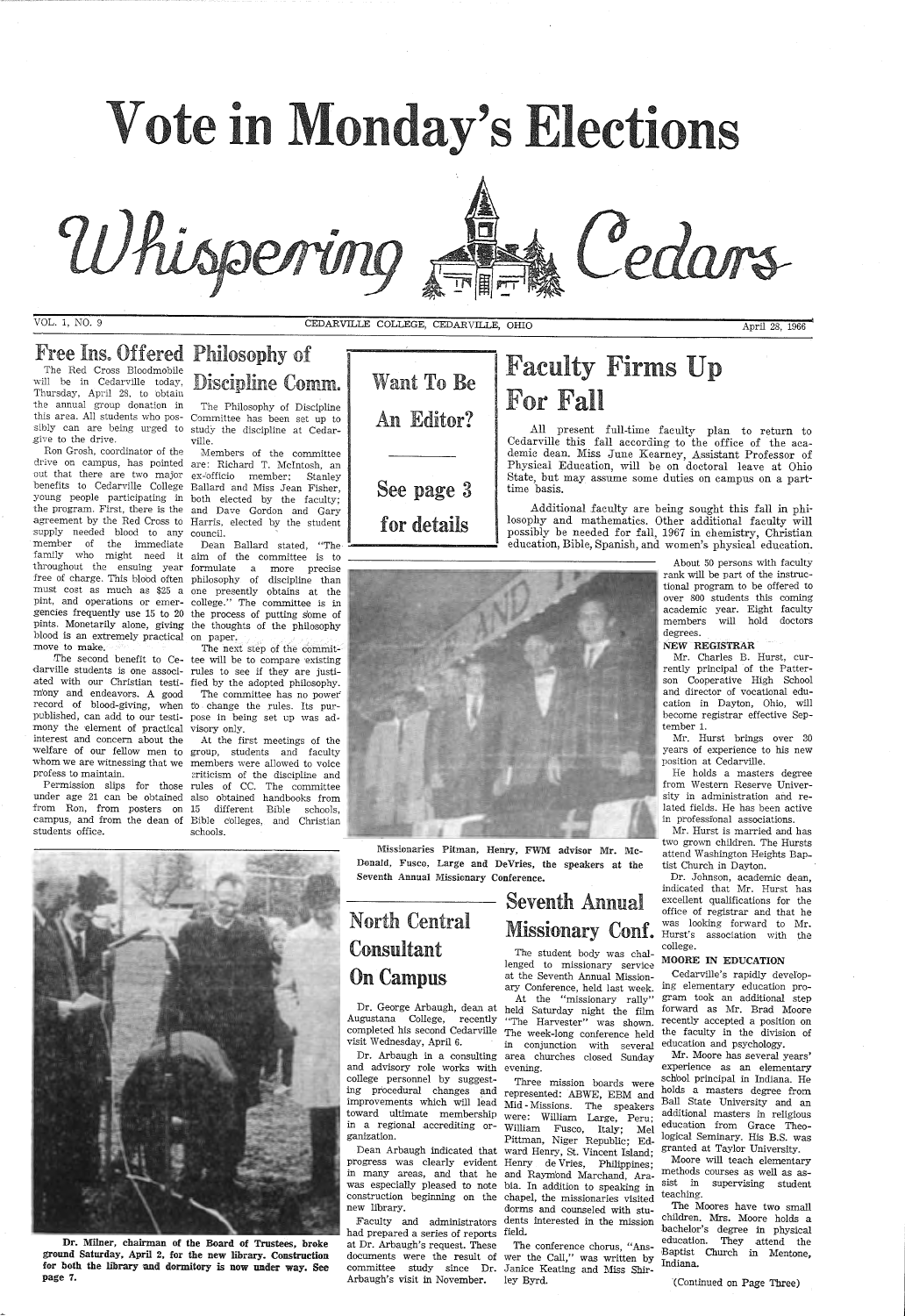2~APRIL 28, 1966

#### WHISPERING CEDARS

A Journal of Student Fact and Opinion Publisher Fortnightly by Students of Cedarville College, Cedarville, 0. Editor: Michael Nicholls

Assistant Editor and Business Manager: Stephen Brown

Art Editor: Deborah Miller

Sports Editor: James Hay

Circulation Manager: Larry Montgomery

Photographer: John Brown

Staff: Kathy Cartner, Pat Fulop, David Trunnell, Arnold Fruchtenbaum, Shirley French, Walt Keib, Sheila Soloman, Ruth Williams, Carolyn Homan, June Ellen Elkin, Jessie Lennox

## *EDITORIAL*

There have been several incidents that have occured repeatedly in the last few weeks and even throughout the year which are not commendable to our testimony as students.

As noted in the Letters to the Editor column, there is an increasing disrespect shown by our students in 1our chapel services. Students have been observed leaving as soon as the two places in the latter numopening prayer is given or, as in the case of the missionary conference, when the lights are turned out for the slide pres-that we saw a fine display of entations. This abuse of the worship service does not stop with musicianship and a concert the weekday chapel service. Many students are also starting to slip out during the post-sermon prayer and closing hymn even during the Sunday worship service in Alford Auditorium.

Another attitude which has been prevalent all year is the "Psalm 150" and "Springs in lackadaisical approach many students have towards aca-the Desert." The band, too, has demics. Few seem to realize that reality exists in studying when improved a great deal and I one is at college. Few seem to acknowledge that if they have really saw no reason for the been led to college by the Lord and not in avoidance of the carryings-on that I saw in the draft or the seeking of a husband, that they have a responsi-last few rows of the auditoribility to Him to do their best in preparing themselves for the um. The quality and adaptabiliarea He has called them. I sometimes wonder if this is a nine ty 'of the band has improved a months camp for unemployed youth or a college.

While these actions may put the person further up in the chords, you would have relunch line, etc., they certainly do not move him up any spiritual ladder.

The noise in the back rows has now risen to such a level for the good instead of trying to during the services that it could very easily be picked up bn a pick out the bad, and there seismograph. When the P.A. system is not on loud enough, was n'ot anything that would interested people near the back can hardly hear. Those who do have to be described as bad come seeking a blessing usually lose their proper spiritual about the performance of the attitude as their anger mounts against those around them. I choir. The choice of numbers think we need to ask ourselves a questfon: Why am I, as a was excellent and were ad-Christian, here in this service?

I think it is about time we realize that we are at a Christian dowed with spiritual wisdom. shown for the Person of God, ham, a great addition to our college and are here for a purpose. If you can not find that Without this faith, we as Chris-are evidence enough of deep purpose, ask around. Your asking may finally cause some'one tians might as well give up. to think.



This poor attitude shown towards bur studies has adverse they only had a two-hour reeffects in other areas too. The better professors usually realize hearsal once a week. this condition, and when no change in attitude is seen it makes them want to find a more stimulating atmosphere. It is not provokingly immature behavior easy to waste knowledge bn those who can not be called from our Cedarville students. If mature by the time they are seniors. Another question should I were a visitor, I think I be asked of ourseves: What am I, as a Christian student, doing here?

Although spring sets the sap flowing in the trees, it does What do you say that we grow but for God. People have gotnot have to overflow into the lounges. Recently, a visitor hap- up and behave like mature ten to feel almost equal with pened to pass through one of the lounges and seeing several college students and then maycouples, in what appeared to be the death lock, remarked, be the administration and He is. I believe A. W. Tozer "Loose morals, huh?" With what goes bn publicly in some of faculty will see reason why sums it up very accurately our lounges, it makes one wonder what happens when the our cultural and intellectual when he says: "The self-ascouple is alone. Love is not so blind as to eliminate all contact standards should be raised. Re- surance of modern Christians, with the outside world. And so, we must ask ourselves yet spect for your contemporaries the basic levity present in so another question: Are my actions in accord with a consistent is a good sign that you have many of our religious gather-Christian testimony at all times?

#### CN CIVIC RUDENESS

angry as I stood at the back of bf the speaker, but for the most Alford Auditorium the other night for the choir and band with the individual student. concert, to see the rudeness that some students displayed during the performance. Some of these people were the same ones who have been screaming for culture and reform in our school only to bend their aspirations by an outward display of rudeness and stupidity.

ing up in church. Maybe these  $f_{\text{reg}}$  behind accreditation. Like the young man who went to industry looking only for security rather than for opportunity, are we looking to accreditation only for the security it brings without action offers? Do you purpose accreditation without work, or work without accreditation? Graduating from an accredited institution is no guarantee of success or acceptance in itslf. It is the individual's record achieved by dedicated and cords and transcribes grades quently the individual takes Take your place out front, stir up your lethargic minds, and work. Stop expecting an ac-

In my opinion, the concert was a very rewarding spiritual experience. The choir had excellent blend except for one or bers. Other than that, I believe that was well worth the time. If you took the time to listen to the words and imbibe the ceived a rich spiritual blessing. It is my desire to listen mirably d o n e, especially great deal, considering that

I was shbcked, distressed and lack of quality in the message been evidenced most in our He is." chapel periods. The chapel time in outward appearance has become to some a very meaningless hour which has been completely disrespected. Some of this fault may lie with the part I believe the fault lies

I am distressed to see such would wonder if anyone had pride in the school at all. so much in a disrespect for man

There are two basic ways this apparent apathy and com-cepting or exploiting the opplete disrespect have been evi-portunities that n'on-accreditadenced, especially in the last few weeks. First, there is a continual talking, joking, and giggling taking place among several students in the back rows. This points not only to a basic disrespect but also to a great lack of maturity. I can remember many of the smaller purposeful study, not who rechildren being reprimanded by their parents for much of the <sup>that</sup> is important. Too fresame antics when I was growpeople could be given a pacifier or some quiet toy to keep them amused. It also becomes very difficult to allow the Spirit of credited institution to do for God to work in one's heart <sup>you what</sup> you must do for yourwhen he ignores or pokes fun <sup>self.</sup> at what is being said.

faith in the ability of man en-ings, the sh'ocking disrespect Gordon Griffin themselves by the name cf Actually the problem is not God and forget completely who blindness of heart. Many call

Recently I have been both-Christ, talk much about God, ered by a basic attitude of many and pray to Him sometimes, students on campus which has but evidently do not know who

The second evidence bf the problem is that there are several students leaving chapel immediately after the opening prayer. This is not only disrespectful but basically dishonest. It seems rather hard to justify lying unless there is some higher authority than the Bible that these people are following. This also looks rather bad to visitors. There were some visiting friends who attended one of the recent missionary conference meetings and asked a nearby student what was happening when this ficial educational and cultural mass exodus took place. This of course was embarrassing to the student as well as a poor testimony for the college.

Warren Burns

#### \* \* \*

Edward E. Spencer

#### $\ddot{\phantom{a}}$  .

I would like to thank Charles Buffham for his helpful explanation of his contemporary compositions which took place in the form of a recital last week. This is the sort of thing that I have been hoping to see on the Cedarville campus and it is too bad that it had to happen in my senior year. For those of you who did not attend, you missed a very beneopportunity. Mr. Buffham has been composing for several years on an advanced level and gave us an inside glimpse into his compositions. He explained the tonal makeup and the reasons behind his compositions, giving us a reasonable understanding of his form of composition. Contemporary music is much misunderstood, especially by those who attend Cedarville; if you would have been there, I am very sure that most of your doubts would have been eradicated. Again, a big thank you to Charles Bufffaculty this year.

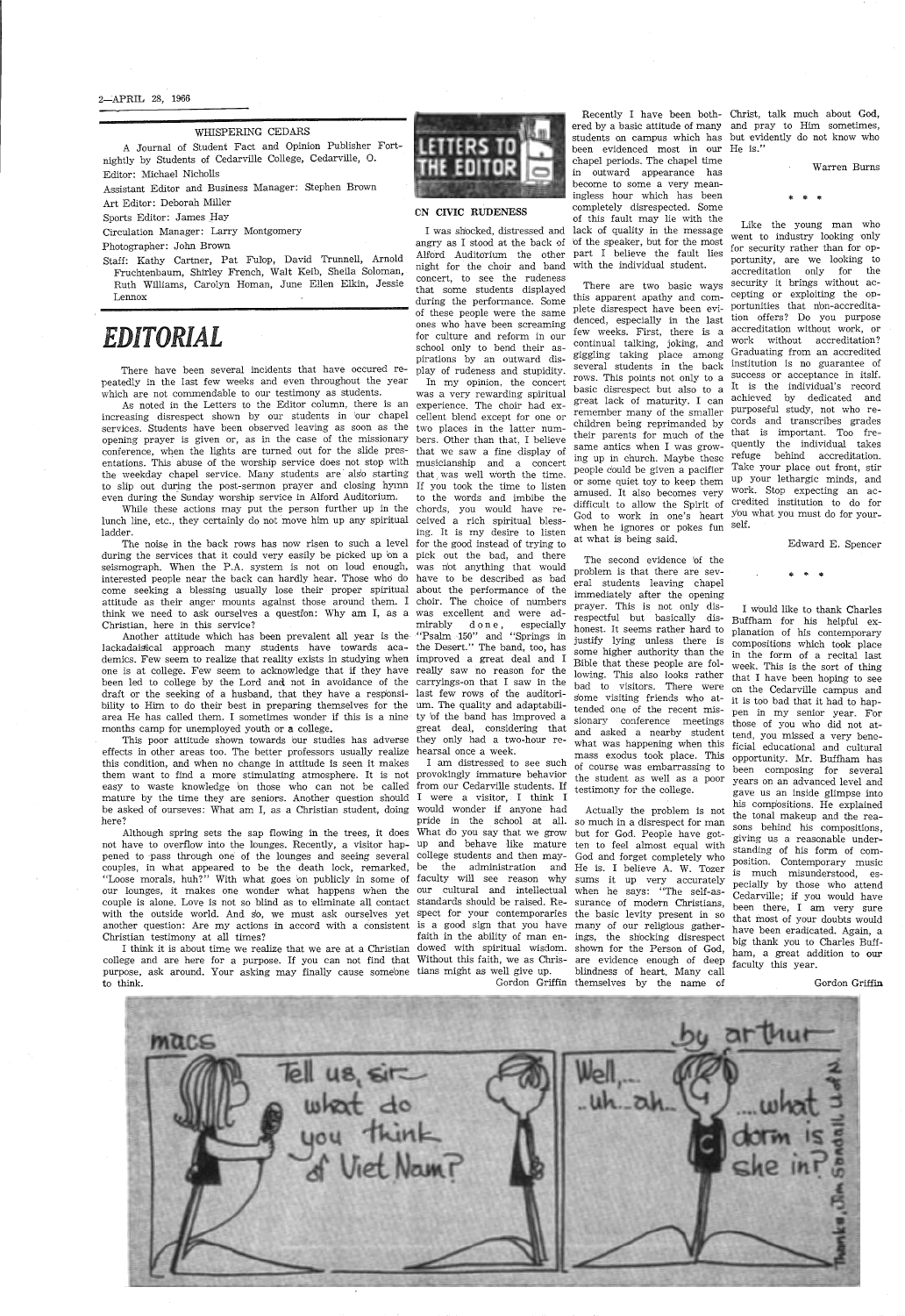APRIL 28, 1966-3

# **Tran Calls for Policy Change**

.The former Ambassador to the United States from South Viet Nam, Tran Van Chuong, called for a concerted effort in trying to win the war in Viet Nam. Speaking in Alford Memorial Auditorium, the former ambassador claimed that the "secret of the Communists' success so far lies only in the fact that the U.S. has refrained from striking the aggressor at the head where it hurts."

#### Peace Conference

One-half of the people and the countryside of South Viet Nam are under the control of Communists so peace can not be asked for now.

In addition to these bbjections, Tran appealed to the results of the last Geneva Conference on Viet Nam rejecting any claims that it had given with America's rising concern any peace. "It only gave the about the high costs of the  $_{\text{ter}}^{\text{max}}$ " Viet Cong the opportunity to war. But ''the war may be build up strength and to infil- over sooner than expected." trate the area."



Tran, who participated in the Geneva Conference of 1954, rejected any proposals that another Geneva Conference will bring peace. "The Vietnamese more than any one want peace," he said, "but real peace can not come at the present time." His objections to a peace conference were many:

·\* The Communists have already rejected the idea.

1\* North Viet Nam is controlled by Red China.

Dr. Metz noted that the con-tee. struction of the new librazy will definitely be helpful in the secondazy teaching pro-recommendation to the publicagram.

Students completing the ele-must have a 3.00 accumulative mentary program by February, grade point and be at least a 1967, probably will be granted junior next year. Previous certificates if they wish to seek Cedarville publication experiemployment as teachers for the ence is preferred but nbt necesremainder of the 1966-67 school sary. Those who apply should submit an editorial and a state- May 2.

War Plan is based on one premise: strike where it hurts. "The U.S. Tran expressed sympathy has to sooner or later," he said, "and the sooner the bet-

Dr. Earl Metz, Ohio State Department of Education staff member, was on campus Saturday, April 16, to further discuss the recent action of the state board regarding the teacher education program at . Cedarville.

Dr. Metz was unable to make any estimates of possible dates for approval of the secondary amination can be arranged for for student publications. next January.

State Department of Education personnel will be available for consultation this spring and changes in the college student fall in order to further define newspaper. Next year's annual equipment and faculty require-will also be placed under the ments.

It was also noted that per-

mission will be granted Central proval, advisors will become State University to accept Ce-members of the publications darville education courses, par-committee. ticularly "Human Growth and Development." It will also be these courses from Central lication. State University or some other institution.

Soviet split and its effect on 18. the war in Viet Nam, the have a potential danger because dation.

education program. However, faculty members and students he did agree that another ex-and meets to recommend policy The committee includes both

year.

Students discuss Viet Nam problems with Dr. Tran Van Chuong.

over sboner than expected." The former ambassador's Tran's plan for ending the war proposal calls for the effective

Editors Sought

Candidates for the positions of Editor, Assistant Editor, NAYLOR JOINS MUSIC and Business Manager for "Miracle" or "Whispering Cedars" are encouraged to apply announcement by the publications committee.

> Gordon started his study of the piano when he was five, under the guidance of a gradu-The Naylors have one child ate of the Cincinnati Conserva tory. He has also studied under years here at Cedarville.

sbon, according to a recent instrumental music, fine arts, Mr. Tom L. Naylor will teach general education, and music history and literature at Cedarville this coming fall,

FACULTY FIRMS UP (Continued from Page One)

The student publication staffs competency in piano and holds and are members of the Immanuel Baptist Church in Dr. Rusell of Concordia State Bloomington, Indiana. Mr s. Teachers College in Nebraska, Naylor is also a musician with and Miss Ruth Smith for three

Mr. Webber, fine arts division This year he started studies chairman, stated, "Mr. Nay- at the Cincinnati Conservatory

Mr. Naylor has nearly completed his doctor's degree in brass pedagogy at Indiana University. He took his masters work at Appalachian State Teachers College and his B.S. at Bob Jones University.

bombing of North Viet Nam. cause the war in Viet Nam is do not include the bombing bf its commitments." Hanoi or other population cenpeople of North Viet Nam are Diem government was in powthe victims, not the accomplices, er. He now lives in Maryland, of the Communists."

#### Discounts Peking

What about Red China? "Red China is too intelligent to think that the U.S. will attack or provoke them." Fears of invasion should not arise because "Red China does not have the means troops in Viet Nam."

gaining ultimate approval of will select a faculty advisor for tions committee. Following administrative committee a p -

ters. This would be self-defeat-sador to the U.S. for nine years. ing, he claims. Besides, "the He resigned in 1963 when the Tran Van Chuong was ambasbut returned to Viet Nam in 1964-65.

possible for Cedarville elemen-primarily . consultative except tary education candidates to in cases where final approval have the kindergarten-primary is necessary. Student staffs designation added to their cer-will be fully charged with retificates following transfer of sponsibility for successful pub-The roles of advisors will be to support large numbers of the Regional Development Bi-When asked · about the Sino-Dame University March 17 and Dale S. Thomson, associate professor of biology, attended ology Conference at Notre

## Reads Paper

statesman replied that he was at the meeting prepared from not an expert. However, he his dissertation. This was one feels, "that the real danger in of about twenty five papers Southeast Asia is the Soviet presented. Other papers were Dr. Thomson read a paper Union." Red China threatens, presented from Wayne State, but the Soviet Union supplies Iowa State, Michigan and the insurgent forces. He did Michigan State among others. not deny the existence of the The conference was supported rift, but said that both powers by the National Science Foun-

they both seek the same end. Dr. Thomson commented, U.S. Commitment "Conferences like this are ex- "The U.S. involvement in tremely academically stimu-Viet Nam is not because it is lating because one tends to a global watchdog or a protector get involved in his particular of freedom," he explained. In- area of research. One can involvement and winning the war corporate new ideas into his

### Metz Returns

in Viet Nam is necessary "be- teaching."

"Twenty bombs on the right the kind of war that proves ship, in the righ channel or the the greatest danger for the right industrial complex will U.S. A U.S. loss in Viet Nam do more than twenty thousand would be a disaster for the bombs on trucks, convoys or whole world and so the U.S. locomotives.'' Tran's proposals has no choice but to honor

## Griffin in Concert

Gordon Griffin will give his senior recital on Tuesday, May 10. The program will include "Prelude and Fugue in C Major-Book II" by Bach, Beethoven's "Sonata, Opus 31, Number 2," and bther selections from the works of Brahms, Liszt, Chopin and Ravel.

general control bf the commit-



Applicants for the editorships

| Mr. Webber, fine arts division<br>chairman, stated, "Mr. Nay-<br>lor's addition will add depth to<br>the instrumental program of<br>the college, as well as broaden<br>the instruction possible in the<br>fine arts appreciation. The Lord<br>has blessed us in bringing the<br>Naylors to Cedarville College." | This year he started studies<br>at the Cincinnati Conservatory<br>under Madame Dayas. Gordon's<br>professional goals include the<br>desire to be a concert pianist<br>and teacher as the Lord guides<br>and directs.                      | <b>BEST DEAL IN</b><br><b>GE APPLIANCES</b> |
|-----------------------------------------------------------------------------------------------------------------------------------------------------------------------------------------------------------------------------------------------------------------------------------------------------------------|-------------------------------------------------------------------------------------------------------------------------------------------------------------------------------------------------------------------------------------------|---------------------------------------------|
| ment of qualifications and ed-<br>itorial policy.<br>Applicants for the other posi-<br>tions should submit their names,<br>and qualifications for the posi-<br>tion they are seeking. All appli-<br>cations should be in by Monday,<br>May 2.                                                                   | CAMPUS CALENDAR<br>April 28  Primary elections<br>May 2  General elections<br>May 2  Pre-registration begins<br>May 7, 14  Eng. proficiency tests<br>May 10  Recital, Gordon Griffin<br>May 13  Honors Day<br>May 20  Music dept. recital |                                             |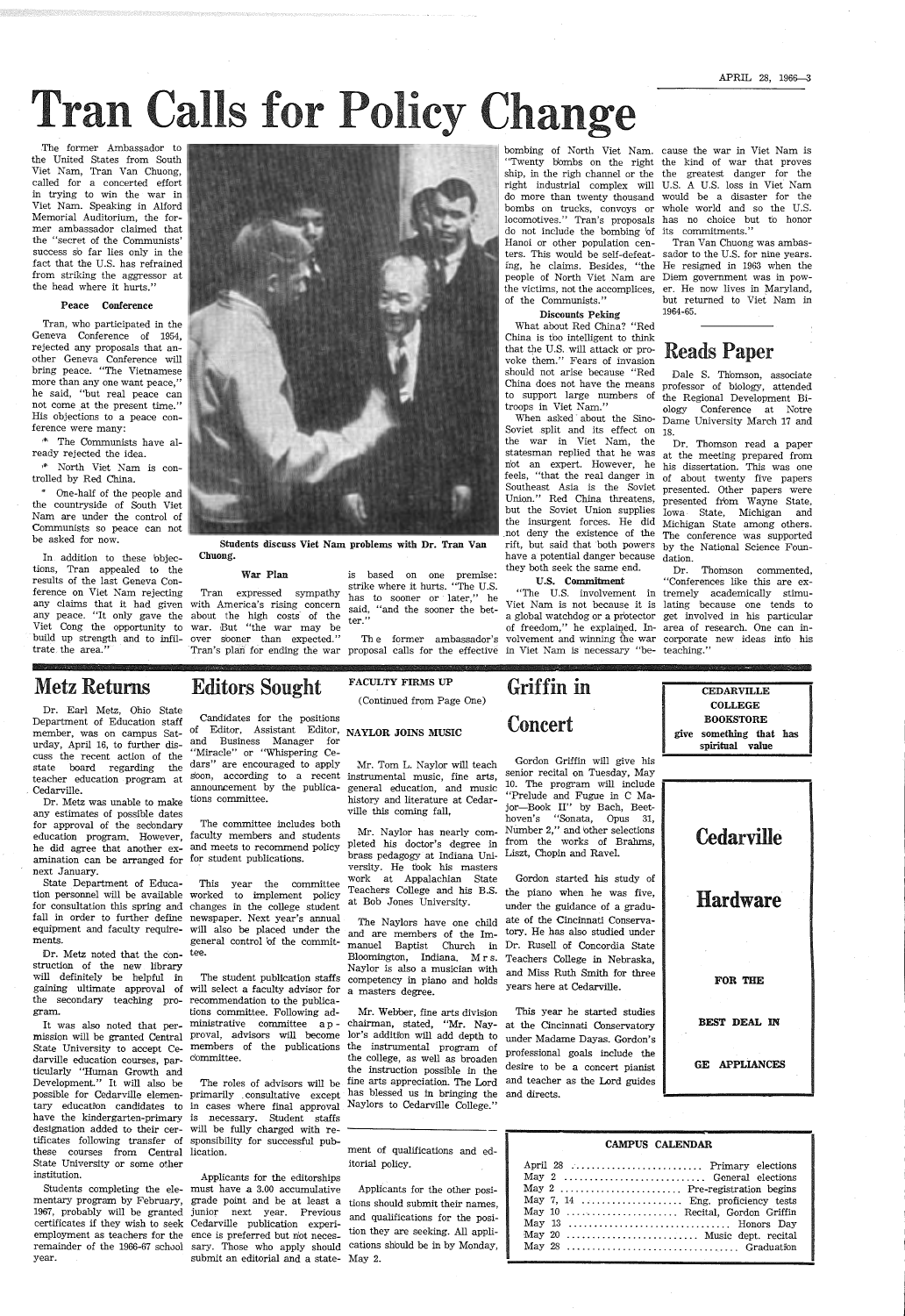## Trio Reviews Book

A colloquium sponsored by Campus Life was held Sunday book had a lot of strong and night with the book "None bf good points. Mr. Ballard noted These Diseases" by Dr. S. I. its emphasis on the practical McMillen the object of dis-applicatfon of Christianity, and cussion. Moderating the review felt the author accomplished was Mr. Stanley N. Ballard, his purpose by showing the dean of men. Dr. Dale S. Thom-powers and values of being <sup>a</sup> son of the department of zo-Christian. ology represented the medical view while Mr. Max Dowell of the psychology department add- questions from the audience ed the psychological analysis which centered mostly around of the book.

The greatest objections to stated that most of the errors can not be proven, explained mained in the area of his pro-The session was opened to the book's, representation of Christianity. Dr. Thomson

the book came from Dr. Thom-in the book would not be realson, who pointed out several ized by the average reader, sweeping generalizations which and agreed with Mr. Dowell tend to reduce the book's ef-that the good points of the fective outreach to the special-book outweigh its bad points. ist. The author's contributing Another-commendable-point-lay the cause of cancer to smoking in the fact that the author re-Dr. Thomson. "What can be proven is that a higher per-<br>
fession, a virtue that a lot of centage of those who smoke do <sup>individuals</sup> do not practise. have cancer than those who do not smoke."

All three reviewers felt the

## Attend **Conference**

*The following article* is *a Te-* $\frac{p\pi}{q}$  *from the Buffalo, N.Y.,* required procedures or associate *"Courier Express." Mr. Lepine is the father of Sue Lepine.* 

Many personnel managers, Lepine reported, find they must fire competent young · persons because they will not follow with fellow workers.

thesis of the book that there in their contact and witnessing has to be a proper balance be- to the college student. He also tween the physical, spiritual, asked that students submit mental and emotional aspects ideas and suggestions for <sup>a</sup> of the human. He also agreed more effective Campus Life that a lot of sickness is due to program for next year and to psychosomatic origins, a point pray for the various oppor-Dr. Thomson took to task over tunities now open for the the degree of its influence.

Ted Oakley closed the meeting and asked the Campus Life Mr. Dowell agreed with the participants to remain active program.

Ross, and Mike Woodend at-Athletics" using humor, illus tended the conference of the trations, common sense and American Association for knowledge for a practical lec- Health, Physical Education ture. and Recreation in Chicago recently.

Coach Dennis Olson, Randy spoke 'on the "Mechanics of H. G. Dyson of Canada

fulfill his desire, or we would Young People's Assn. of the cause him to be the victim of<br>Niagara Frontier, asked: undur fructations? So we held ugly frustrations? So we left him to his way, and now we are the victims of the ugliest of frustrations.

sions, and films were held. There were two sessions in the morning and two in the afternoon with a choice of five or six meetings each sssion.

Many exhibitions, demonstra-meet at Wheaton College while Ross and Woodend attended the regional NCAA gymnastics

tions, lectures, panel discus-there.

Dr. Thomson, Mr. Ballard, Mr. Dowell and Ted Oakley discuss the meeting's ef-

fectiveness.

## Objection to Military Service Is Assailed

Some students who call military service immoral show "selfishness to the nth degree," <sup>a</sup>conservative Protestant youth director said in a statement issued recently.

Ed E. Lepine, youth director  $\alpha$ <sup>1</sup>S this the child that psy-<br>of Calvary Independent Baptist chologists told us we were not Church of Buffalo and director to correct in his attempt to of the Fundamental Baptist  $f_{n1}$ ,  $f_{n1}$  his decire or we would

numbers required for electronic we have been promised would processing. They refuse to fill out forms.

#### *Many* Lose Jobs

"Have we," he asked, "created a new species-'The Unalterables?' " He also asked:

"Where did this originate There has been no known case of instant evolution .

What else (but selfishness) can we call it when a person plans his own little world and refuses to alter any of the architecture regardless of its inpingement upon the requirements of other humans?

"Is this the same group that entered school in the exa when 'free expression' was the urgent







"Isn't this the 'enlightened generation' that should not be restricted by outdated moral codes; the generation we taught that morality had no absolute, was relative and therefore was to be defined within the limit of each person's interpretation of his own drives and desires?"

#### Lepine concludes:

"Individuality is the right of every human, but to attain this individuality by ignoring humanity produces a monstrosity. Our ever-changing modern society demands a malleability which can only be produced when individuality is tempered to a high degree with unselfishness.''

Student Body Project 'FRUSTRATION DAY'

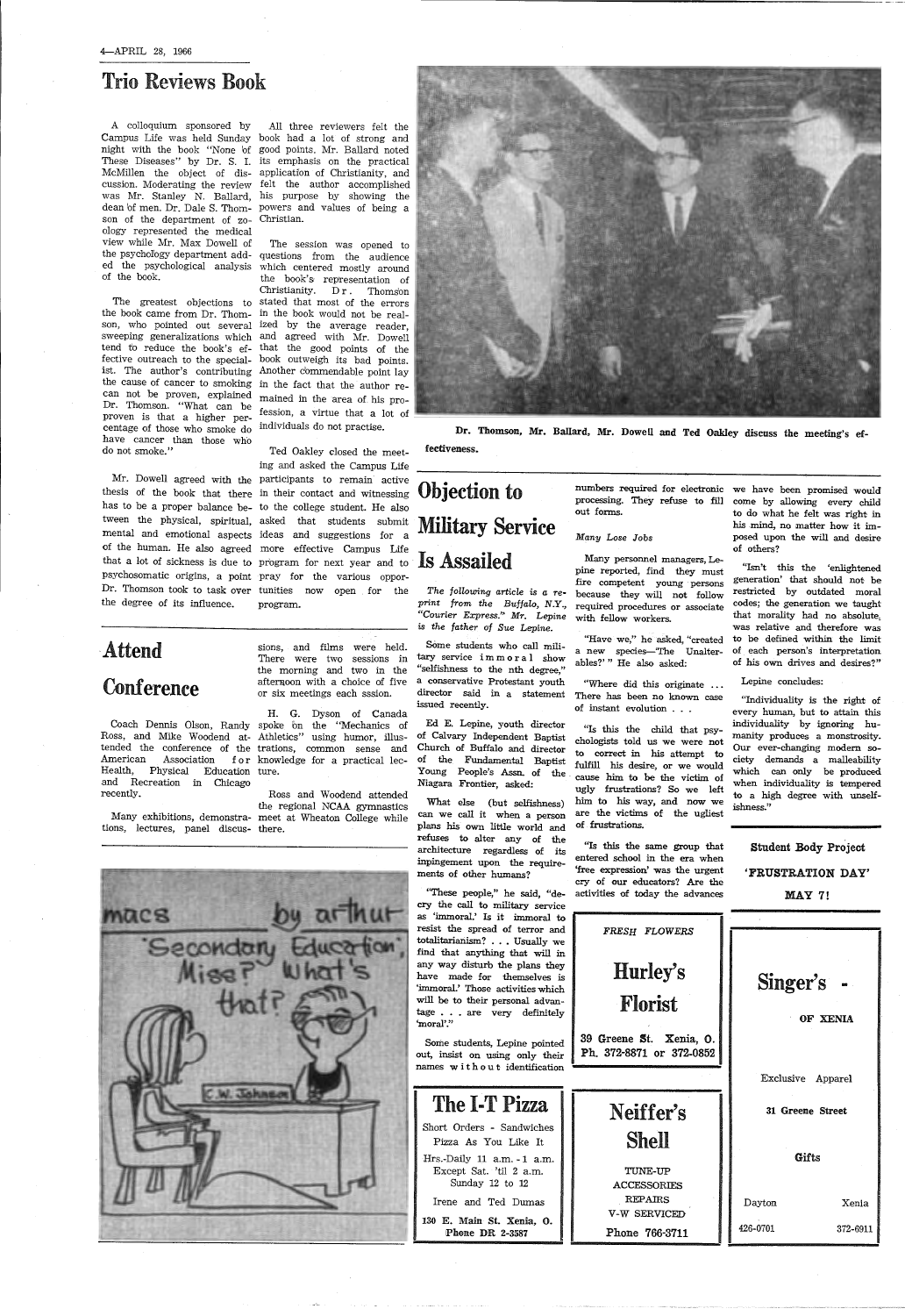## *Faculty Forum*

#### THE CHURCH-RELATED COLLEGE AND THE FUTURE

#### by BOYD MAX DOWELL

in America are being forced to reassess their purposes and college can only dream. their goals. Not too many years ago these paragons 'of individual initiative and promoters of the American way of life were providing more than 60% of the college-trained leaders in American business and industry. While they still



annually contribute thousands

The church-related colleges academically qualified teachers by the public college, one must admit that tax money permits institution. the public college to provide physical facilities, equipment, and many times percentages of about which the church-related

> Can the church-related col lege survive? Today many direct the institution toward self is not bad; however, it Word (the essential prerequiconcerned educators and church well-thought-through goals of can become bad if the college's site for a real Christian colleaders are wrestling with this both the short and long range dean of the faculty is weak or lege), the faithfulness of the question. Indeed, some are tainly in the near future pub lic institutions of higher learn- dents, and constituency should making decisions which ad-tors worthy of discussion. In ing will be in reasonably close be sought and honestly and ob-versely affect the educational fact, in some instances such possibility that they can meet through and formulate any in cases where the president discussed. Perhaps another time the educational needs of a points regarding church doc-finds himself unable to shift these can be considered. particular church body more trine, etc., where no compro-from the role of a minister to than can its own denominational ters where latitude is allow-efficient college administrator. consideratibn.

of capable leaders, in recent Schools such as these must cive-to-an-atmosphere-of-freeyears the increased technical meet and conquer certain dom of thought and expression nature of industry has caused it basic problems if they intend among faculty, students, adleaders. While many times the to both survive and maintain ministration, trustees, and conleaders. While many times the to both survive and maintain ministration, trustees, and con-<br>broad liberal-arts background their Christian integrity in stituency. The president of the Dr. Ralph Cooper Hutchison, a noted educator who at various times in the past has served as a college dean, as president of Washington and Jefferson College, and as president of Lafayette College, recently said, "The Christian college and the church-related college must survive for the sake bf youth, for the sake of the Church, and for the sake of society." I wholeheartedly agree with Dr. Hutchison es pecially to the extent that his feelings include Christian col- lem of clear purposes and goals leges whose intent and prac- is the problem of communicatice is geared to a Bibliocen- tion. This involves an institutric educational philosophy. tional-attitude-which is condu-<br>Schools such as these must cive-to-an-atmosphere-of-free-

Birch & Hoop Roads  $XENIA, 0.$  372-6621 Open Eves. & Sat. Only Closed Fridays

#### MAKE Tms YOUR YEAR. TO YAMAHA

to go more to the public dol-this age of relativism, skepti-institution probably is more Closely related to the prob-

Swing into Spring on a Yamaha Newport 50. This lively one has all the conveniences. Step-thru frame, 3-speed gearbox, automatic clutch. And about that price! The Newport 50 is the lowest priced way to Yamaha. It is the safe way too . . . if you can ride a bicycle, you can ride <sup>a</sup>Yamaha. Come on. Come in and let us show you why our Yamahas, with proven oil injection, are the topselling in the U.S.

even wondering if such an in- purposes and goals, the think-in educational policy insists on institution, and the desire for stitution should survive. Cer- ing of the administrative bffi-circumventing the dean and a Christian education on the proximity tb the homes of near- jectively considered. Care procedure of the sch'ool. Such ly all college students. The should be taken to think a situation sometimes occurs adequately and less expensively mise can be tolerated. On mat- the more democratic role of an schools is worthy of thoughtful able, thbse who may be af-A case in point is Tusculum problem facing the church-with few exceptions tradition-professional competence, vitalirelated college today is the ally the president of church-ty and enthusiasm exhibited by problem involving purpose. It related colleges in America the faculty for the task, the is imperative that the trustees have been ministers from the wholehearted dedication and deof the institution carefully for-denomination the particular termination by all concerned to mulate purposes which will college represents. This in it-follow the teachings of God's variety. When formulating such if <sup>a</sup>president who is untrained constituency in supporting the cials, faculty members, stu-the faculty and arbitrarily part of the students are all facfected should understand the College, a Presbyterian schbol extent to which individual dif-that last year either lost or alferences can exist. They should most lost its Southern Associathen either agree to abide tion accreditation after the dean within these limits or volun-of the faculty, several students, tarily sever their relationship and several faculty members with the institution. While left the institution in protest to good · educational policy pre-the autocratic rule of the pressupposes fairlY wide limits, ident. St. John's University is sometimes this is not the case. another example of an institu-In any event, an ounce of pre-tibn that traditionally has been vention in the form of clear ruled by a "Father knows understanding should prevent best" policy. By the time the any possibility of a power play occurring later on.

#### COMPETITION ACCESSORIES



ficed on the altar of technology with one another and affect nected with the institution. Dr. colleges during the next few everyone connected with the Leonard Carroll, former pres-years. Certainly the leadership Perhaps the most basic his doctoral dissertation that of curriculum and conduct, the "Fathers" discovered that the children possibly knew as much if not more about educational thought and philosophy than they, the bomb had already exploded. Both the aforementioned examples quite possibly could have been av'oided had clear purposes been formulated and adhered to and had good, clear, top-of-the-table communication been the practice.

leges and universities for future cism, and materialism. These directly responsible for seeing discussion of other vital probcommonly provided by the problems are not mutually ex-that such an atmosphere ex-lems which quite possibly will church-related college is sacri- clusive; instead they interweave ists than is anyone else con-affect many church - related ident of Lee College, stated in of the deans, etc., in matters problems as these may be more basic than those that have been

|           | Bond Box J Music Center<br><b>XENIA</b><br>Phone 372-3331 | <b>Cedarville</b><br>Lumber<br>Company<br>Lumber & Building Material<br>Phone SO 6-2611<br>CEDARVILLE, OHIO |
|-----------|-----------------------------------------------------------|-------------------------------------------------------------------------------------------------------------|
| Model U-5 | Harner's                                                  | Beal's                                                                                                      |

Space limitations prohibit the rather than merely to exist.

CEDARVILLE SUPER VALU MARKET Meats - Produce - Groceries PHONE SO 6-1201 Department Store CLOTHING  $_{\rm SHOES}$ JEWELRY

In conclusion, I wish to quote Emerson who said, "To what avail is plow or sail or land or life if freedom fail?" The church-related college has done much to keep the torch of freedom burning in America. May each bf us honestly seek to determine what we can do to help it meet its challenges and to solve its problems in our own denominations. May we do this not merely with the idea of preserving freedom, and in~, suring other things that are in themselves "good" and "right"; instead, may our first concern be tb further the cause of Jesus Christ. In order to meet this objective, prayer and dedication should never be underesti mated; however, we should never attempt to substitute these good things for businesslike efficiency in whatever roles we ·may play. As is true with any other real Christian college, all these ingredients are necessary if we choose to survive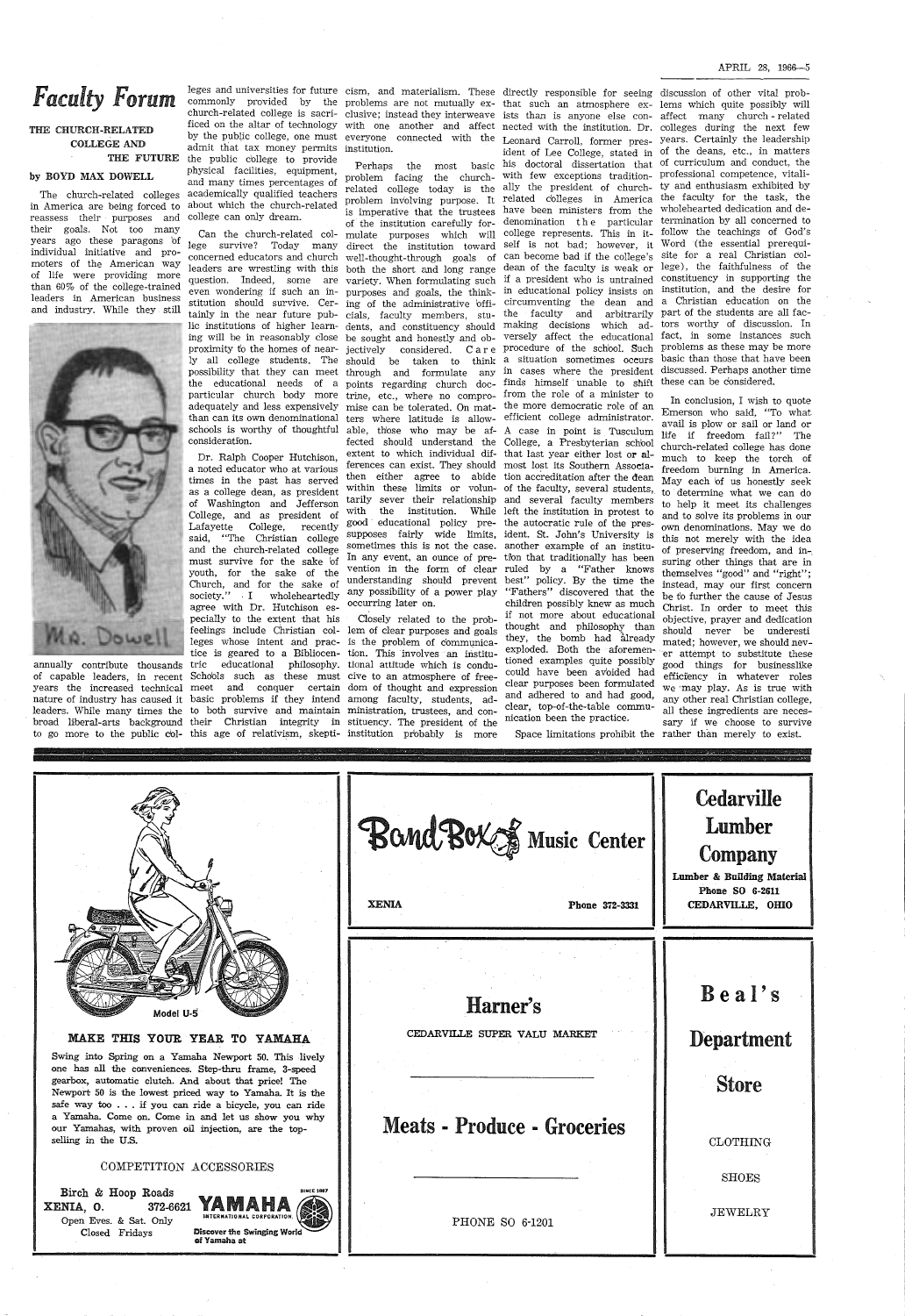6-APRIL 28, 1966

## *The Question at Issue*

What should the qualifications of a dorm counselor be?

In my mind personal integrity and Christian witness are the foundations for my choice. No one can direct 'others who himself is undisciplined in both his Christian experience and academic life. This does not mean that only Bible and Christian Ed. majors holding a 4.0 average are qualified for the job, but the counselor ought to be academically and spiritually sound. Although some people may have both spiritual and academic qualities, one may fail as <sup>a</sup>counselor if he fails to be understanding to his counselees. Being in a place of authority should not cause the counselor and counselees to be estranged but rather draw them into a closer relationship. Fairness and firmness are effective tools in counseling. Being able to exercise good judgment in everyday situations in the dorm, for instance, deciding whether a demerit is unwarranted or not, is mandatory. In the counselor dorm girl or guy situation, the counselor needs a sense of humor to be able to laugh with the girls at the little mouse that got caught or the door knob that was greased.

Numerous other factors may influence one's choice bf a future counselor. Overall, the good counselor must care for the needs and problems of his dorm sections because he is motivated by Christian love and concern. Ruth Hardy, '69

They must be fair above all. They mustn't have one standard one time and another the next time. They must be close to the Lord and deal with their students in a Christian-like manner, not biased or angry. They should have a deep concern for each student and show this concern by being sympathetic and helpful.

He should be willing to help in spiritual or any other problems. He should be consistent and also a good example. He must be impartial. At the first encounter with his boys he should set the limits on goofing off and on discipline. He must also associate with his counselees.

. Being a dorm counselor can put one in a very touchy situation. It can be a chore or <sup>a</sup>rich and fulfilling experience. It all depends upon what you as a counselor make it. The most vital point is stand on your convictions and be firm. Don't be afraid to make enemies. If you are then going to tend to be lax and not enforce all the rules to favor some. In all fairness this cannot be done. Perhaps the primary concern is the counselor's mental and spiritual maturity. If he isn't ready to meet the needs bf others, he should not even be considered: The reason behind a person's wanting to counsel must also be looked into. He should feel a concern and a desire to help. Above all, fairness to each person as a person and each room as a room. Don't be hesitant in disciplining, but don't be in a hurry either.

A good dorm counselor should gain a friendship basis with each of his dorm mates and be interested in their needs as <sup>a</sup> friend. The counselor should be a spiritual leader and lead his group in discussions of spiritual questions, instilling individual interest fn spiritual things. Also, a c'ounselor has to know how to take a joke as well as play a few! However, he must know the limit of joking and put his foot down and keep it down when it comes to discipline.

Katy Walker, '69

Counseling should first of all be restricted to seniors. The counselor should not have too many other responsibilities to take up his time, therefore he will be able to spend more time in the dorm with his hall.

Charlie Wilkins, '67

He shouldn't pretend to be a spiritual giant. He should be wise concerning the discipline and not exert it just to show off. He should command respect without thinking himself to be better than others.

Fundamentalism has become all too closely liked with segregation. So much so, that in the minds of many on both sides of the fence, a fundamentalist must also be a segregationist, a logical fallacy indeed. Nevertheless, such beliefs persist partly due to the fact that the segregationists publicly voice their ideas while fundamentalists who believe in integration keep such ideas to themselves. So it was with much pleasure that -I read Mr. Wyse's article in the Faculty Forum of the wall of partition (Ephesians 2: March 1, 1966 issue of the 11-22). Yet going contrary to Whispering Cedars. At last <sup>a</sup> voice for the positive side. It was about time!

#### Dave Handyside, 'C9

Joy Conant, 'G9

Howard Hillman, '68

Janice Wakely

## *In Times Like These*

by Arnold G. Fruchtenbaum

#### IT WAS ABOUT TIME

Below is a list of rules released by the Phinx Educational Association in its most recent book, "Education Fundamentals," printed in 1934 and rewritten in 1943, '47, and '52 by a group of college dropouts.

Rule number three: Participate in every activity you can enter. After all, the purpose of the liberal arts education is to develop a rounded man. If you find you have any more time, try and find a good job that has an all~night shift. That way you will not lose any sleep because you can sleep in class or cut and stay in bed. Above all, if you find that you do not have sufficient time for all your activities, do not hesitate to drop a course or two.

It is time that fundamentalism and evangelicalism wash the dirty spot off their names in regard to the Negro question. As Mr. Wyse has shown, we are willing to support missionaries in Africa to evangelize the Negroes on the black continent but we bar our church doors to the American Negroes. In one large fundamental church, or so it calls itself, the biggest in its denomination, the church constitution states that membership is only open to those who are of the white race. Not only are individual Negroes barred from churches, but fundamental Negro churches are not allowed to ally themselves in s o m e fundamental denominations on the sole basis of the race question.

The basis for such practice is clear cut prejudice though an attempt is made to appea<sup>l</sup> to the Scripture which, if taken in the literal method of interpretation proves a foundation built of sand. Citing of the "Curse into three groups: the Jew, the of Ham" as a favored text will Gentile, and the Church of God only fall flat when it is further (I Corinthians 1 0 : 3 2 ) . The read that it was Canaan, the Church is composed of Jews fourth son of Ham who re-and Gentiles from every nation ceived the curse. The Canaanites were later defeated by group. If there is no segregation Israel in fulfilhnent of the in the Universal Church, what curse. When that fails, the right does it have to exist in segregationists then begin to the local church? None. The quote other Scriptures concern- requirement for membership ing the segregation of Israel should be the same for the hermeneutics, refer such Scrip-If a Negro has met the qualifiwarranted.

The segregation of Israel from the Gentiles was on religious grounds rather than racial. Once a Gentile became a proselyte to Judaism, he would receive all the benefits of, those who were born Jews, including intermarriage: for on the religious level, they were now equal. Segregation on a religious basis is still Scriptural today where believers in Christ are not to be unequally yoked with unbelievers. But as to the race issue, in Christ, the racial barrier is broken down so that the Gentiles are able to enjoy the same liberty of divine' blessings as the Jews, for Christ has broken down the middle the Word of God, segregationists try to put up that middle wall this time against the Ne~ groes .as if Christ's chief purpose was to die for the whites. It is plain prejudice and bigotry with an attempt to force Scripture to support some pre-

and then by a wild method of Negro as it is for the white. tures to the black and white cations for membership, he has issue, a transfer which is hardly the Biblical right to receive the The Bible divides humanity with no distinction within the hand of fellowship as any white





Arnold G. Fruchtenbaum

## How to Succeed In College Without Trying

Rule number one: When spring comes disregard all attendance requirements or see the dean about the new "Cut now-Pay later" plan.

Rule numbr two: Disregard all assignments unless specifically given. Any "suggestions" as to outside reading, etc., should be entirely ignored. Do only the minimum requirements.

Rule number four: If you have followed the above three rules now plan on transferring to the University of Saigon. Their graduation requirements are easier and costs are even less per semester hour.

person would. Those who would oppose Negro membership are guilty of attempting a disunity of the body of Christ and should be dismissed from membership. If there is no room for prejudice and bigotry in the body of Christ, then there is no room for it in the local church.

Yet the voice of the segregationist is still thought of as the voice of the fundamentalist It is time for the fundamentalists to raise their voices in suppor<sup>t</sup> of equality for the Negro in the realm of fundamental Christianity. This is where I stand in support of the civil rights movement. Thank-you Mr. Wyse, it was about time.

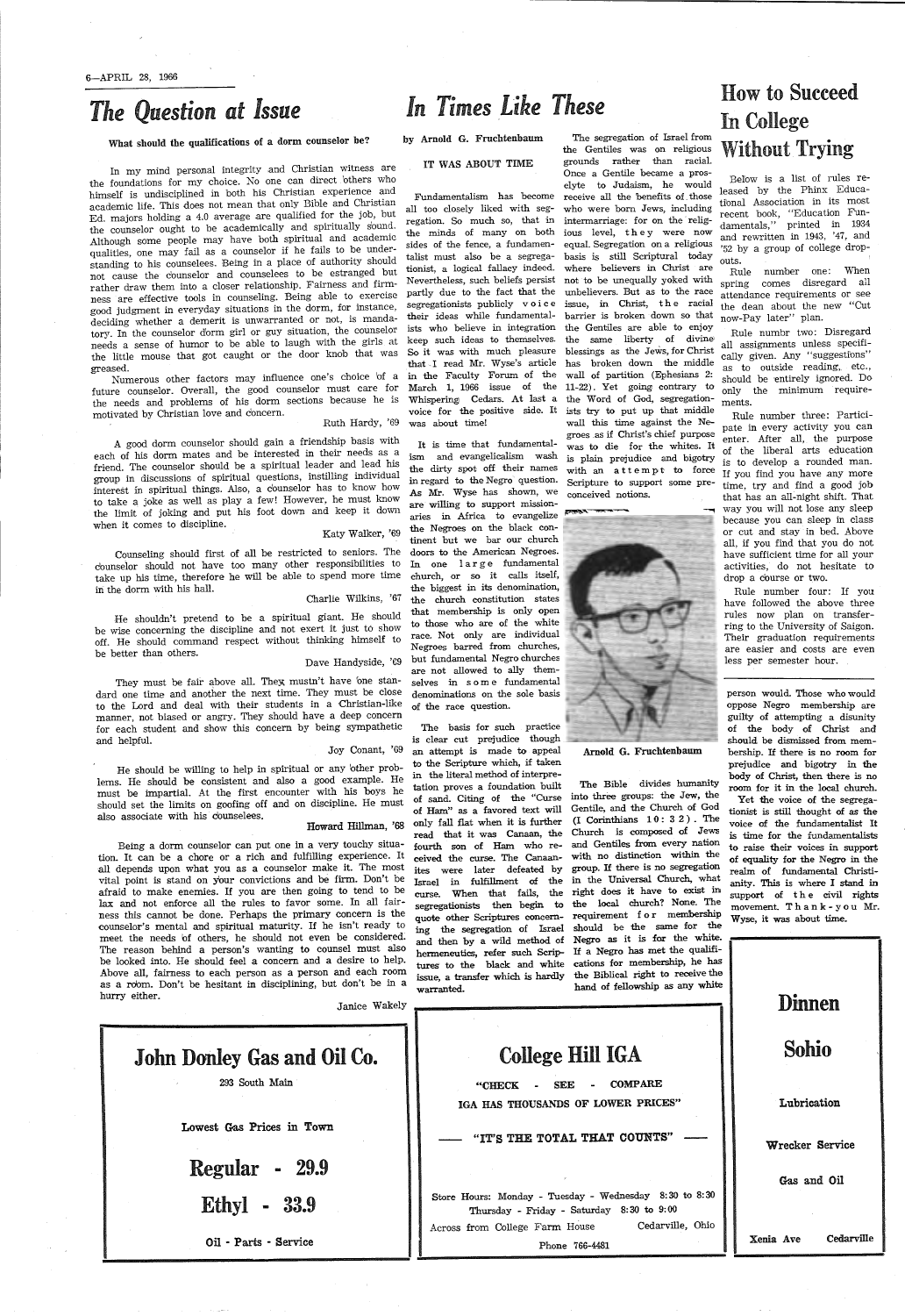## Rogers *Jewelers*

**Cedarville** College Bookstore give something that bas spiritual value

Exclusive Dealers for KEEPSAKE DIAMONDS SAMSONITE LUGGAGE

44 S. Detroit Xenia



Who says spring is here?



Excess dirt is dumped at the end of the parking lo





Construction began soon after the groundbreaking ceremony for the new dermitory north of Bethel Hall. Last week construction als'o started on the new library. The construction company was pouring footings for the structure by Saturday.

Wemmick Constr. Co. employees dig the trenches for the footings on the library.